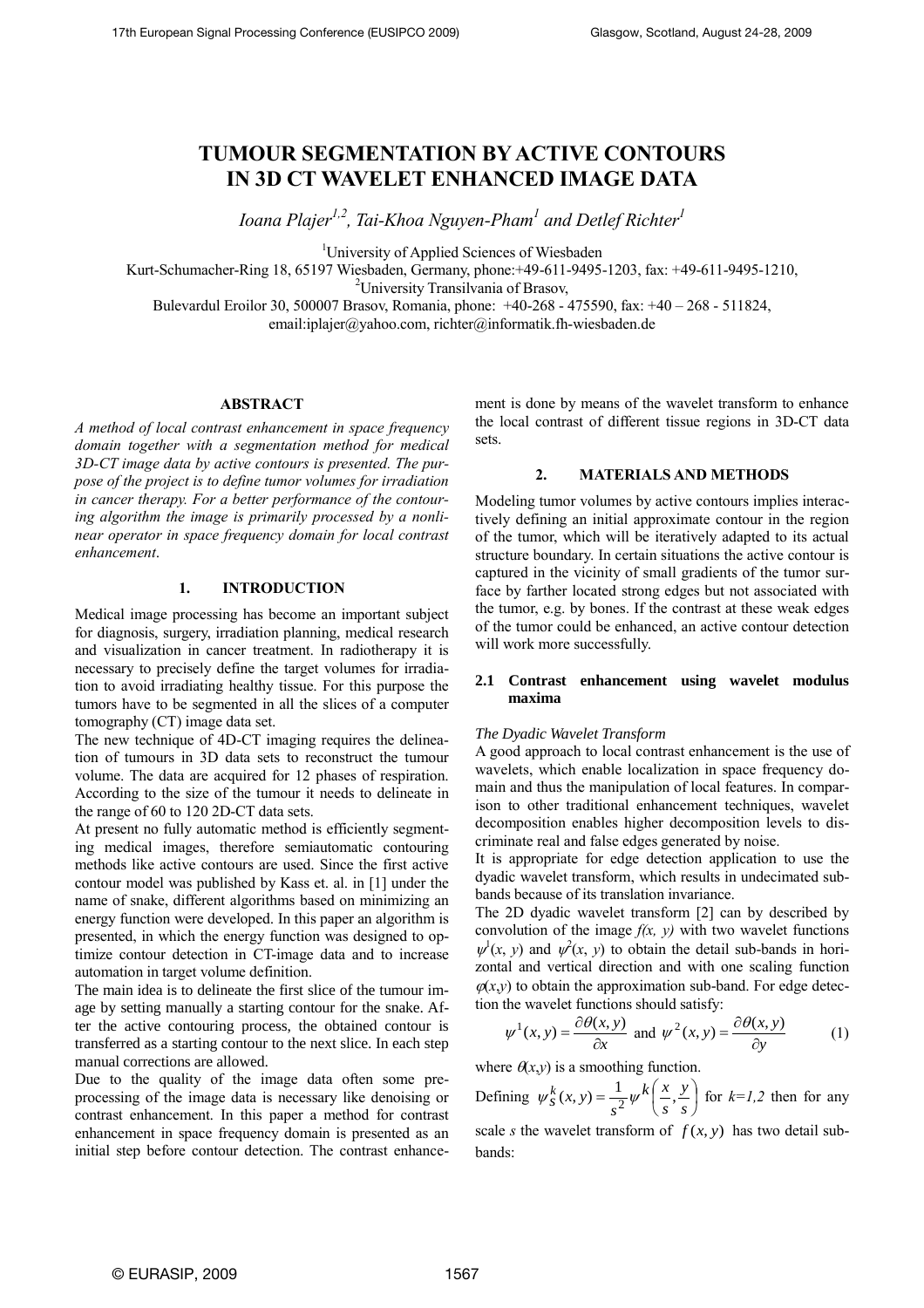$W_s^1 f(x, y) = f^* \psi_s^1(x, y)$  and  $W_s^2 f(x, y) = f^* \psi_s^2(x, y)$ For the implementation of the fast wavelet transform only the dyadic sequence of scales  $(2^j)_{j \in \mathbb{Z}}$  is of interest. Taking into account (1) the detail components at each scale  $2<sup>j</sup>$  are given by the gradient of the convolution of the image function  $f(x, y)$  with  $\theta_{2^j}(x, y)$ , where  $0 \le j \le J$ :

$$
\begin{pmatrix} W_{2^j}^1 f(x, y) \\ W_{2^j}^2 f(x, y) \end{pmatrix} = 2^j \begin{pmatrix} \frac{\partial}{\partial x} \left( f^* \theta_{2^j} \right) \left( x, y \right) \\ \frac{\partial}{\partial y} \left( f^* \theta_{2^j} \right) \left( x, y \right) \end{pmatrix} = 2^j \vec{\nabla} \left( f^* \theta_{2^j} \right) \left( x, y \right)
$$

The approximation sub-band  $S_{2j} f(x, y)$  at scale  $2^{j}$  is defined by convolution with the scaling function:

$$
S_{2^J} f(x, y) = f^* \varphi_{2^J} (x, y)
$$

The dyadic wavelet transform is applied up to a certain coarse scale  $2<sup>J</sup>$ . At this scale a set of sub-band images  $\left\{\mathbf{S}_{2^J} f, \left(\mathbf{W}_{2^J}^1 f\right)_{1 \leq j \leq J}, \left(\mathbf{W}_{2^J}^2 f\right)_{1 \leq j \leq J} \right\}$  i 2 '1≤*j≤J* ' <sup>\'</sup> 2 1  $_{2} f$ ,  $(W_{2}^1 f)_{1 \leq j \leq J}$ ,  $(W_{2}^2 f)_{1 \leq j \leq J}$  is available, which enable

analysis and processing of details at all scales  $2<sup>j</sup>$ .

For the reconstruction with the inverse wavelet transform the same scaling function is used in connection with two reconstruction wavelets  $\chi^1(x, y)$  respectively  $\chi^2(x, y)$  [2], thus

$$
f(x, y) = \sum_{j=-\infty}^{\infty} \left(W_{2^j}^1 f^* \chi_{2^j}^1(x, y) + W_{2^j}^2 f^* \chi_{2^j}^2(x, y)\right).
$$

 .The fast dyadic wavelet transform is applied in practice by convolving the image with two filters *H* and *G,* corresponding to the scaling respectively to the wavelet function, both in *x* and *y* direction.

The reconstruction is done by summing the convolution of the approximation sub-band with the filter  $H$  and the convolution of the detail sub-bands with the filters *K* and *L* . The definition of these filters with respect to  $\varphi$ ,  $\psi^1$ ,  $\psi^2$ ,  $\chi^1$  and  $\chi^2$ is fully described in [2]. The relations between these filter functions are given by:

$$
|H(\omega)|^2 + G(\omega)K(\omega) = 1, L(\omega) = \frac{1 + |H(\omega)|^2}{2}
$$

The wavelets used in this paper are those given in [2] with the filter functions:

$$
H(\omega) = e^{\frac{i\omega}{2}} \left( \cos \frac{\omega}{2} \right)^3, \ G(\omega) = 4ie^{\frac{i\omega}{2}} \sin \frac{\omega}{2}
$$

Numerical values of the filter coefficients are listed in [2]. A different class of dyadic wavelets is presented in [3].

Edge points, which represent high frequency components, can be characterized by the modulus maxima of the detail sub-bands. To use this information we define for each scale  $2^{j}$  the modulus  $M_{2^{j}}(x, y)$ 

$$
M_{2^{j}}(x, y) = \sqrt{W_{2^{j}}^{1} f(x, y)\vert^{2} + \left|W_{2^{j}}^{2} f(x, y)\right|^{2}}
$$

and the angle  $A_{2^j}(x, y)$ 

$$
A_{2^{j}}(x, y) = \arctan\left(\frac{W_{2^{j}}^{2} f(x, y)}{W_{2^{j}}^{1} f(x, y)}\right)
$$

of the gradient vector  $\nabla (f * \theta_{2^i}) (x, y)$ .

# *Contrast enhancement*

Modification of the contrast of the image  $f(x, y)$  can be achieved by applying an appropriate operator on the detail sub-bands or on the modulus at the different scales  $2<sup>j</sup>$ .

The interest of the contrast enhancement in this special application of tumour detection is to emphasize in space frequency domain local low contrast edges while keeping the remainder of the image regions unchanged and to avoid enhancing unwanted features.

In [4] and [5] piecewise linear operators, which are used separately on each detail sub-band, are described. In [6] and [7] nonlinear operators are presented, which favour the enhancement of low contrast regions.

The main disadvantage of most of these operators is, that contrast enhancement is not limited to a given contrast region. Another concern is to design an operator, which modifies high frequent edges and preserves low frequent structures.

The operator  $\Omega_G(m)$  [8] used in this paper is based on the Gaussian function *G* , which allows a large enhancement within the region of interest, while the enhancement outside is small:

$$
\Omega_G(m) = m + ame^{-\frac{(m-b)^2}{\sigma^2}},
$$
\n(2)

in which the variable *m* represents the modulus values. The contrast range and values are determined by parameters  $\sigma$  and *b* of the Gaussian function, while the factor of enhancement is determined by parameter *a* . The operator is represented graphically in figure 1.



Figure 1 – Contrast enhancement operator  $\Omega_G(m)$  with  $a = 1.5$ ,  $b = 50$  and  $\sigma = 5$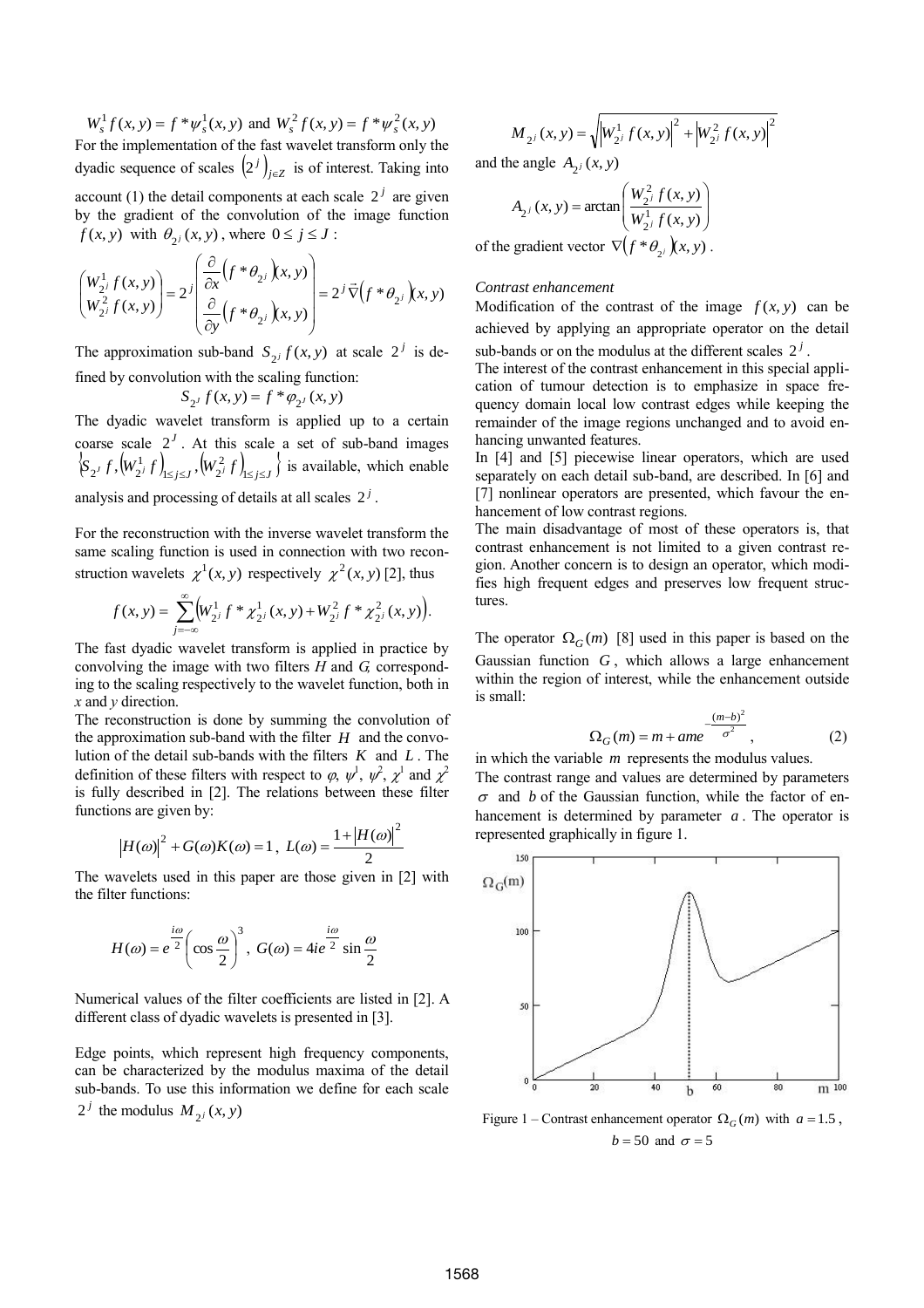The operator, given in eq. (2), is applied on the local maxima in the direction of the corresponding angle in the modulus image of the detail sub-bands. This results in contrast enhancement only at edges. After applying the operator, the detail sub-bands are updated from the modified modulus and the unmodified angle for each coefficient. By using the inverse wavelet transform, the enhanced image is obtained.

# **2.2. Active contours**

For defining the tumour boundaries within an image  $f(x, y)$ , an active contour method is applied. This method is based on the representation of the contour as a closed parametric curve

$$
v:[0,1] \to R^2
$$
,  $v(s) = (x(s), y(s))^T$ ,  $(x(s), y(s))^T$ 

are the coordinates of the control point *s* , characterized by an energy function. Based on this energy function the initial manually defined curve approaches the contour of the tumour by an iterative process.

In this paper the curve  $v(s)$  was modelled by a closed cubic Hermitean spline, which guarantees, that the user defined control points are part of  $v(s)$ .

#### *The energy function of*  $v(s)$

The energy function  $E(v)$  of  $v(s)$  is expressed by a sum of an internal, an potential and a corner energy [1,9]:

$$
E(v) = E_{int}(v) + E_{pot}(v) + E_{image}(v)
$$
 (3)

The internal energy controls the shape of the curve and is composed of an elastic and a curvature energy:

$$
E_{int}(v) = E_{elast}(v) + E_{curv}(v) =
$$
  
=  $\frac{1}{2} w_{elas} \int_{0}^{1} |v'(s)|^2 ds + \frac{1}{2} w_{curv} \int_{0}^{1} |v''(s)|^2 ds$ .

 $E_{elas}(v)$  represents the tangential tension of the curve and  $E_{curv}(v)$  the curvature which are weighted by the coefficients  $w_{elast}$  and  $w_{curv}$ .

The potential energy  $E_{pot}(v)$  indicates to what extent the curve approaches the boundary and is based on the grey levels in the image.  $E_{pot}(v)$  is expressed using the grey level gradient  $P(v(s))$  by:

$$
P(v(s)) = \sqrt{\left|\frac{\partial f}{\partial x}(x(s), y(s))\right|^2 + \left|\frac{\partial f}{\partial y}(x(s), y(s))\right|^2}
$$

In discrete images the gradient can be approximated by a high-pass filter. In this application the Sobel filter was used.

The potential energy can be expressed as:

$$
E_{pot}(v) = -w_{pot} \int_{0}^{1} P(v(s))ds
$$

The image energy [1] is expressed by:

$$
E_{image}(v) = E_{line}(v) + E_{term}(v) = w_{line}\int_{0}^{1} f(v(s))ds +
$$
  
+  $w_{term}\int_{0}^{1} \frac{1}{(f_x^2(v(s)) + f_y^2(v(s)))^{3/2}} (f_{yy}(v(s))f_x^2(v(s)) -$   
-  $2f_{xy}(v(s))f_x(v(s))f_y(v(s)) + f_{xx}(v(s))f_y^2(v(s)) dx$ ,

in which  $f_x(v(s)), f_y(v(s)), f_{xx}(v(s)), f_{yy}(v(s)), f_{xy}(v(s))$ are the corresponding partial derivatives of the image func- $\text{tion } f(v(s))$ .

When the curve  $v(s)$  adheres to edges in the image, the energy is minimized. Thus the segmentation is reduced to an optimization problem.

The minimization of the energy function can be achieved in different ways. In this work minimization was performed by means of a Greedy algorithm.

In digital images the analogue functions have to be discretized. The parametric curve  $v(s)$  is defined by a finite set of *N* control points  $v_i = v(h * i)$ ,  $i = 1, ..., N-1$ , in which  $h = 1/N$  is the sampling interval. Approximating the derivative by finite differences and replacing the integral with a sum, equation (3) becomes:

$$
E(v) = \sum_{i=0}^{n} \left( \frac{1}{2} w_{elas} \left| \frac{v_{i+1} - 2v_i + v_{i-1}}{\Delta h^2} \right| + \frac{1}{2} w_{curv} \left| \frac{v_{i+2} - 4v_{i+1} + 6v_i - 4v_{i-1} + v_{i-2}}{\Delta h^4} \right| - w_{pot} P(v_i) + \frac{1}{2} w_{line} f(v_i) + E_{term}(v_i) \right)
$$

with

$$
E_{term}(v_i) = w_{term} \frac{1}{\left(f_x^2(v_i) + f_y^2(v_i)\right)^{3/2}} \left(f_{yy}(v_i)f_x^2(v_i) - 2f_{xy}(v_i)f_x(v_i)f_y(v_i) + f_{xx}(v_i)f_y^2(v_i)\right)
$$

To improve the efficiency of the contour detection a new gradient-angle energy was added to the potential energy. Considered is the angle between the grey level gradient and the actual contour, calculated by the scalar product. This energy forces the contour to move in direction of the normal vector of the curve  $v(s)$  [9].

$$
E_{angle}(v_i) = -w_{angle} \arccos\left(\left|\frac{(v_{i+1} - v_i)^T G(v_i)}{|v_{i+1} - v_i| G(v_i)|}\right|\right),\,
$$

in which  $G(v_i) = (f_x(v_i), f_y(v_i))^T$ . This energy is added to the total energy  $E(v)$  and is included in the process of minimization.

Finally a balloon force [10] is applied to reduce errors, if the initial contour is not set near enough to the effective boundary or is set in a region of constant grey levels.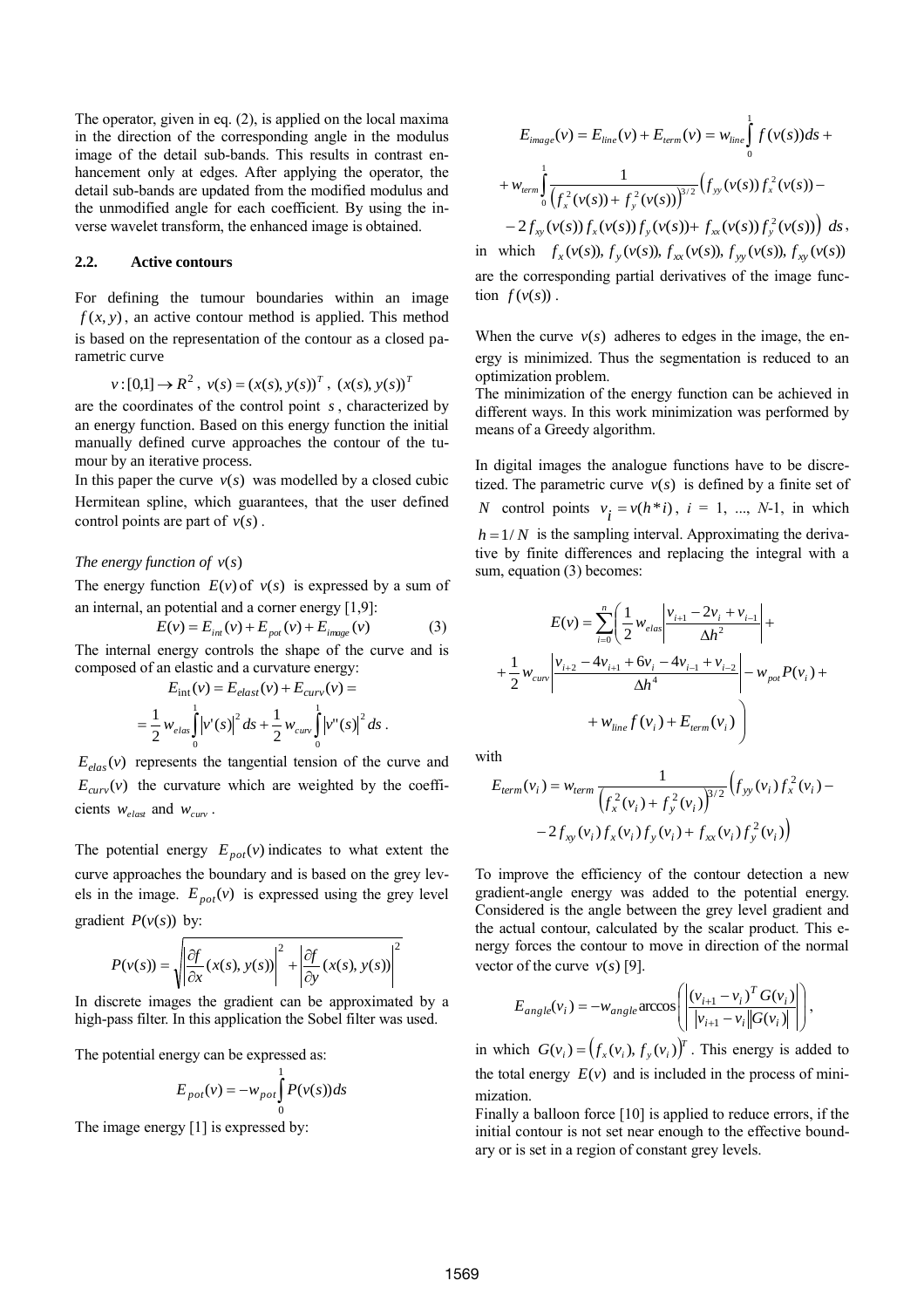#### *Minimization of the energy by a Greedy algorithm*

The minimization is an iterative process working as follows: for each control point  $v_i$  of the curve the energy of the neighbouring pixels is calculated. The point  $v_i$  is then moved to the position with the smallest energy. The iteration ends if the modification of the curve in two successive steps is smaller than a defined threshold.

# *Improvements of the algorithm*

• The elastic energy is redefined to avoid the accumulation of the curve points in local minima [11]:

$$
E_{elast}(v_i) = w_{elas}(d - |v_i - v_{i-1}|),
$$

in which *d* is the average distance between the neighbouring points.

 The curvature energy [11] is expressed by :  $E_{curv}(v_i) = w_{curv}|v_{i+1} - 2v_i + v_{i-1}|.$ 

The weight coefficient *wcurv* may be decreased locally to improve detection of tumours with strong curvature.

# **3. MEASUREMENTS**



Figure 2 - Test image (left) with graph of the grey levels of an image line and processed image (right) after enhancement with an operator given in eq. (2) using parameters  $\sigma = 10$  and  $b = 4.5$ . Parameter *b* is selected in dependency of the modulus maxima values. Only grey level transitions within a certain range of small grey level differences are affected.

A series of measurements was carried out to evaluate the performance of the contrast enhancement operator and the influence of its different parameters on synthetic images. It was studied how the number of scales used in the dyadic wavelet transform affects contrast enhancement in medical images.

The enhancement algorithm was first tested on synthetic computer generated images. It was observed, that modifying the details at the first decomposition level will significantly increase noise, while using only the following decomposition levels gives a better result. Using more than 3 decomposition levels in the wavelet transform increases computational effort, but does not affect the results significantly, so in the algorithm the scales used were reduced to the first 3 subbands, from which only the second and the third were modified.

In figure 2 the local enhancement at a certain contrast range of the operator, given in eq. (2), is illustrated. By applying the operator the grey level contrast is enhanced only in a small range of grey level differences. Smaller or larger grey level differences remain unaffected. By varying parameter σ the width of grey level differences is changed. The parameter *b* controls the position of the maximum enhancement. Its value is selected in dependency with the features that have to be enhanced.



Figure 3 – Active contour detection on test image with starting contour outside the structure (left) and starting contour inside the structure (right).

The active contour algorithm was tested at first with test images of a sphere, with different starting contours, e.g. a starting contour outside and inside of the structure to be detected. In figure 3 the results of such a test are given.

Some more tests were done to verify the improvement obtained from adding the gradient angle energy and the balloon force [9].

#### **4. RESULTS AND DISCUSSIONS**

The segmentation in the proposed version of the active contouring was tested on several lung tumours with different shapes and on other anatomical structures like the prostate. Figure 4a) shows a tumour completely inside the soft lung tissue. The tumour is separated from the surrounding tissue by good contrast in most parts of the contour. In figure 4b) a tumour, adherent the thorax wall, is shown. Contrast differences between tumour and lung tissue respectively the thorax wall vary very much and demand high sophisticated algorithms to detect the correct tumour boundary. Figure 4c) shows a ramified lung tumour. Figure 4d) shows a prostate with only low contrast to the surrounding tissue and high contrast structures in its vicinity.

The results were compared with manually delineations done by an expert radiologist. Using a similarity index:

$$
SI = \frac{V_A \cap V_B}{V_A \cup V_B},
$$

in which  $V_A$  and  $V_B$  are the automatically and the manually delineated volumes respectively, we found indices in the range of 75% to 85% [9].